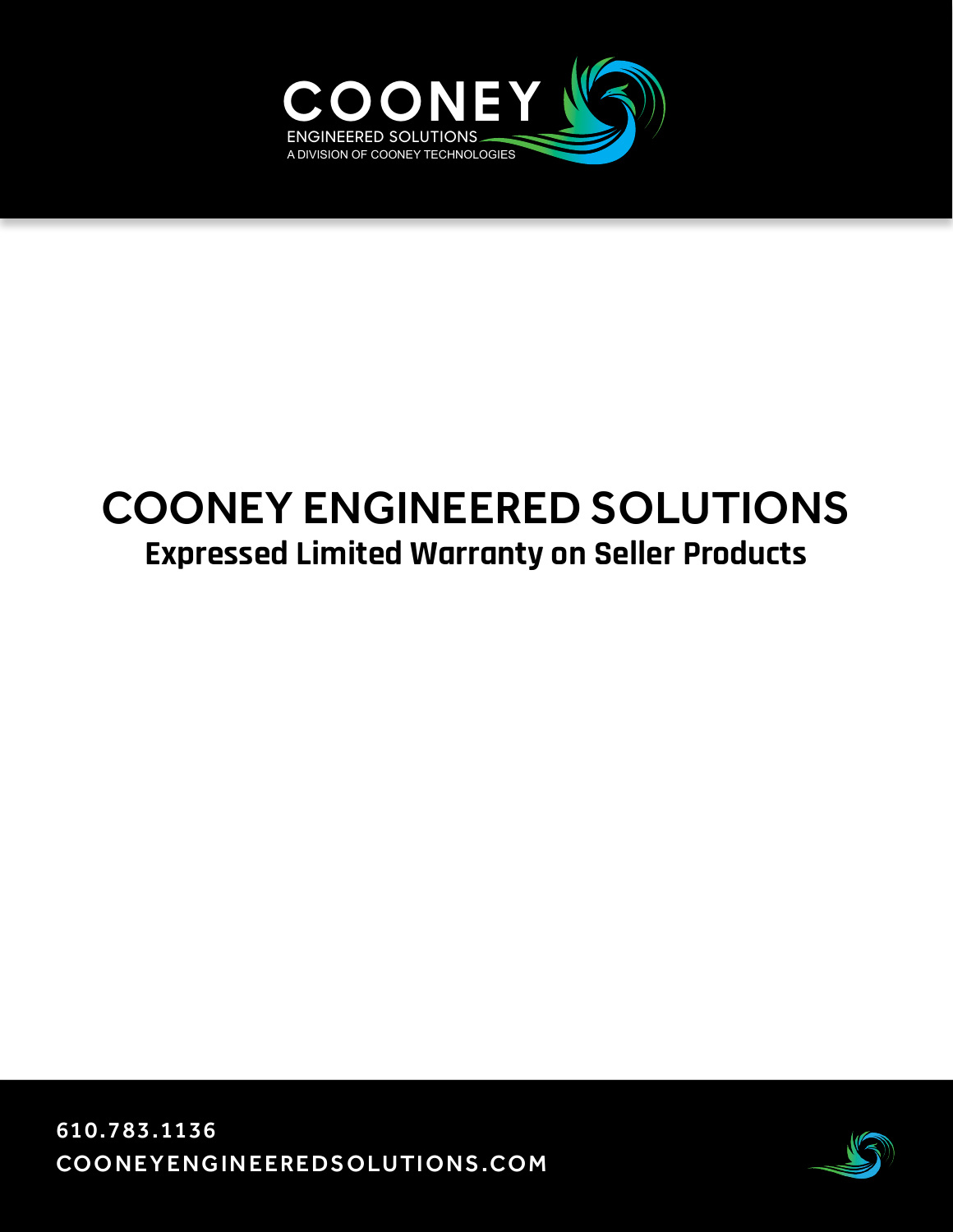1. COONEY ENGINEERED SOLUTIONS - EXPRESS LIMITED WARRANTY ON SELLER PRODUCTS



SUBJECT TO THE TERMS, LIMITATIONS, AND DISCLAIMER PROVISIONS SET FORTH HEREIN, COONEY COIL AND ENERGY, INC., COONEY ENGINEERED SOLUTIONS, COONEY RAIL SYSTEMS, COONEY TECHNOLOGIES AND ANY AFFILIATED ENTITIES OR NAMES (TOGETHER, OR INDIVIDUALLY AS APPLICABLE, "SELLER") WARRANTS TO THE ORIGINAL PURCHASER THAT PRODUCTS MANUFACTURED BY OR FOR SELLER AND SOLD UNDER SELLER'S LABEL ("SELLER PRODUCTS") SHALL BE FREE FROM DEFECTS IN MATERIAL AND WORKMANSHIP UNDER NORMAL INSTALLATION, USE AND CARE. THIS EXCLUSIVE LIMITED WARRANTY SHALL EXTEND FOR A PERIOD OF 12 MONTHS AFTER DATE OF SHIPMENT FROM SELLER (THE "WARRANTY PERIOD").

BECAUSE SELLER SELLS SELLER PRODUCTS AND ALSO SERVES AS A RE-SELLER OF PRODUCTS MANUFACTURED BY THIRD-PARTIES AND SOLD UNDER THE LABELS OF THIRD-PARTIES (IN EACH CASE, A "THIRD-PARTY PRODUCT"), PURCHASERS OF THIRD-PARTY PRODUCTS ARE HEREBY NOTIFIED THAT SELLER PROVIDES NO SELLER WARRANTY (EXPRESS OR IMPLIED) FOR ANY THIRD-PARTY PRODUCTS IF ANY WARRANTY (EXPRESS OR IMPLIED) FOR SUCH THIRD-PARTY PRODUCT IS PROVIDED BY OR BINDING UPON SUCH THIRD PARTY. SELLER SHALL ONLY FACE LIABILITY OR OBLIGATION DURING THE WARRANTY PERIOD FOR SELLER PRODUCTS IN ACCORDANCE WITH SELLER'S LIMITED WARRANTY. SELLER SHALL HAVE NO LIABILITY OR OBLIGATION WHATSOEVER RELATED TO ANY SELLER PRODUCT AFTER EXPIRATION OF THE WARRANTY PERIOD, UNDER ANY OTHER WARRANTY, EXPRESS OR IMPLIED, INCLUDING ANY WARRANTY OF MERCHANTABILITY OR FITNESS FOR PARTICULAR PURPOSE, OR UNDER ANY OTHER CLAIM WHATSOEVER, WHETHER IN CONTRACT OR TORT OR OTHERWISE, OR FOR THIRD-PARTY PRODUCTS AT ANY TIME, REGARDLESS OF THE EXISTENCE OR NON-EXISTENCE OF OTHER WARRANTIES. THE SOLE LEGAL OR EQUITABLE RECOURSE FOR PURCHASERS OF THIRD-PARTY PRODUCTS SHALL BE AGAINST SUCH THIRD PARTY AND SHALL BE GOVERNED BY ANY WARRANTIES OR OTHER TERMS OR CONDITIONS, IF ANY, PROVIDED BY OR BINDING UPON SUCH THIRD PARTIES WITH RESPECT TO SUCH THIRD-PARTY PRODUCTS. NOTWITHSTANDING THE FOREGOING DISCLAIMER, SELLER, AS PART OF ITS CUSTOMER SERVICE CUSTOMARILY ENDEAVORS TO PROVIDE COMMERCIALLY-REASONABLE GUIDANCE AND ASSISTANCE TO PURCHASER IN ENFORCING ITS RIGHTS UNDER WARRANTIES COVERING THIRD PARTY PRODUCTS.

SELLER'S LIMITED WARRANTY IS ISSUED, AND ANY LIABILITY OR OBLIGATION OF SELLER IS, ONLY TO THE ORIGINAL PURCHASER AND IS INTENDED SOLELY FOR THE BENEFIT OF THE ORIGINAL PURCHASER OF THE PRODUCTS FROM SELLER. SELLER'S LIMITED WARRANTY IS NOT TRANSFERABLE, APPLIES ONLY TO A PRODUCT INSTALLED AND USED WITHIN THE UNITED STATES OF AMERICA AND IS IN LIEU OF ALL OTHER WARRANTIES, WHETHER EXPRESSED OR IMPLIED, ALL OF WHICH OTHER WARRANTIES ARE HEREBY DISCLAIMED FOR ALL PURPOSES AND EFFECTS. SELLER NEITHER ASSUMES NOR AUTHORIZES ANY OTHER PERSON TO ASSUME FOR SELLER OR ITS AGENTS OR AFFILIATES, ANY LIABILITIES NOT EXPRESSED IN THIS THIS WRITING.

It is agreed that in the event of breach of any warranty obligation of Seller, the liability of Seller shall be limited to repairing or replacing any non-conforming products, or, in Seller's sole discretion, repayment to the Purchaser of the purchase price paid upon return to Seller of the defective or non-conforming products. Seller will repair or replace, free of cost to Purchaser-User, F.O.B. Seller's location, any part or parts that in Seller's judgment is defective or non-conforming. Upon Seller authorization, the said part or parts should be returned to Seller, transportation prepaid, for inspection and judgment. Seller assumes no responsibility or liability for the expense of labor, materials, or incidental costs necessary to remove a defective part or install repaired or new parts.

#### **Seller Products Warranty 1**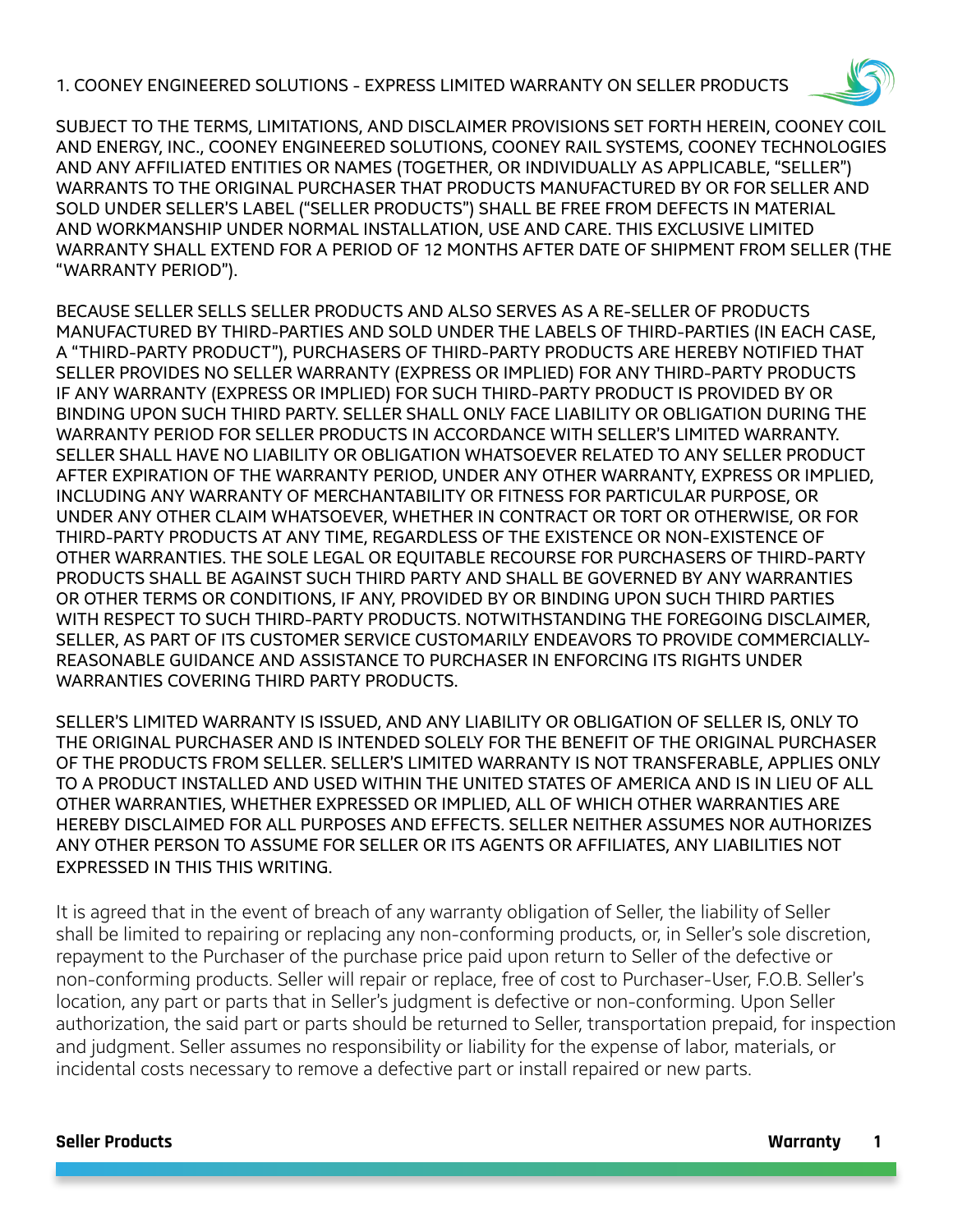

Seller's Express Limited Warranty is subject to the terms and conditions described herein. This Express Limited Warranty cannot be supplemented, superseded, amended, replaced or otherwise modified and any statement to the contrary, whether verbal or in writing, shall be deemed null and void for all purposes and effects unless provided in a writing provided by an authorized officer of director of Seller. This Express Limited Warranty may be updated from time to time and will be deemed effective for products and binding on Seller and Purchaser 30 days after distribution to Purchasers or Publication on Seller's website at https://cooneycoil.com/resources/.

#### 2. GENERAL DISCLAIMERS AND LIMITATIONS ON WARRANTY

SELLER MAKES NO WARRANTY OF MERCHANTABILITY AND NO WARRANTY OF FITNESS FOR ANY PARTICULAR PURPOSE, NOR DOES IT MAKE, AND HEREBY EXPRESSLY DISCLAIMS, ANY OTHER WARRANTY, EXPRESS OR IMPLIED, OF ANY NATURE WHATSOEVER WITH RESPECT TO PRODUCTS SOLD BY SELLER OR THE USE THEREOF EXCEPT AS IS SPECIFICALLY SET FORTH ON THE FACE HEREOF OR WRITTEN ON THE PRODUCT ITSELF. SELLER'S LIMITED WARRANTY, WHICH IS GIVEN EXPRESSLY AND IN LIEU OF ALL OTHER WARRANTIES, EXPRESS OR IMPLIED CONSTITUTES THE ONLY WARRANTY MADE BY THE SELLER, OR FOR WHICH SELLER SHALL BE LIABLE IN ANY WAY OR FOR ANY PURPOSE. THE LIMITATIONS ON SELLER'S LIMITED WARRANTY SHALL BE EFFECTIVE NOTWITHSTANDING ANY CLAIM IT OR A PRODUCT FAILS IN ITS ESSENTIAL PURPOSE.

THIS LIMITED WARRANTY DOES NOT COVER OR PROTECT AGAINST THE CONSEQUENCES OR EFFECTS OF IMPROPER HANDLING, STORAGE OR INSTALLATION, OR ANY ABUSE, MISUSE, NEGLECT OR ALTERATION, OR USE OF THE PRODUCT OUTSIDE OF THE PURPOSES OR PARAMETERS FOR WHICH THE PRODUCT WAS DESIGNED. THE FOREGOING VOIDS SELLER'S WARRANTY IN ITS ENTIRETY.

SELLER SHALL IN NO EVENT BE LIABLE FOR DIRECT, INDIRECT, SPECIAL, INCIDENTAL, CONSEQUENTIAL OR PUNITIVE DAMAGES, WHETHER BASED ON BREACH OF THIS OR ANY OTHER WARRANTY, NEGLIGENCE, STRICT LIABILITY OR OTHERWISE. SELLER MAKES NO WARRANTY OF ANY KIND, EITHER EXPRESS OR IMPLIED, TO 'CONSUMERS' AND HEREBY DISCLAIMS ALL LIABILITY PURSUANT TO THE PENNSYLVANIA UNFAIR TRADE PRACTICES AND CONSUMER PROTECTION LAW (PUTPCPL), 73 P.S. §§ 201-1 TO 201-9.3, THE FEDERAL MAGNUSON-MOSS WARRANTY- IMPROVEMENT ACT, 15 U.S.C. § 8201, ET. SEQ., OR OTHER LAWS THAT MAY APPLY TO PURCHASERS OR SELLER FROM JURISDICTION TO JURISDICTION, TO THE EXTENT SUCH DISCLAIMERS ARE PERMITTED BY AND EFFECTIVE UNDER APPLICABLE LAW.

SELLER SHALL NOT BE LIABLE FOR ANY DAMAGE OR DELAYS OCCURRING IN TRANSIT, FOR ANY DEFAULT OR DELAYS IN PERFORMANCE CAUSED BY ANY ACT, CAUSE, EVENT OR CONTINGENCY BEYOND SELLER'S REASONABLE CONTROL INCLUDING WAR, GOVERNMENT RESTRICTIONS OR RESTRAINTS, STRIKES, SHORT OR REDUCED SUPPLY OF RAW MATERIALS, FIRE, FLOOD OR OTHER ACTS OF GOD, NOR FOR DAMAGE OR LOSS OF ANY PRODUCTS, REFRIGERANT, PROPERTY, LOSS OF INCOME OR PROFIT DUE TO DEFECT OR FAILURE OF A PRODUCT.

ANY AND ALL CONTROVERSIES, ISSUES, CLAIMS OR DISPUTES RELATING TO THIS PURCHASE AND SALE TRANSACTION, INCLUDING BUT NOT LIMITED TO, ANY CONTROVERSIES, ISSUES, CLAIMS AND DISPUTES CONCERNING THE INTERPRETATION OR ENFORCEMENT OF ANY WARRANTY (OR ANY LIMITATION OR OTHER ASPECT THEREOF), SHALL BE GOVERNED BY PENNSYLVANIA LAW, WITHOUT GIVING EFFECT TO CHOICE OF LAW PRINCIPLES.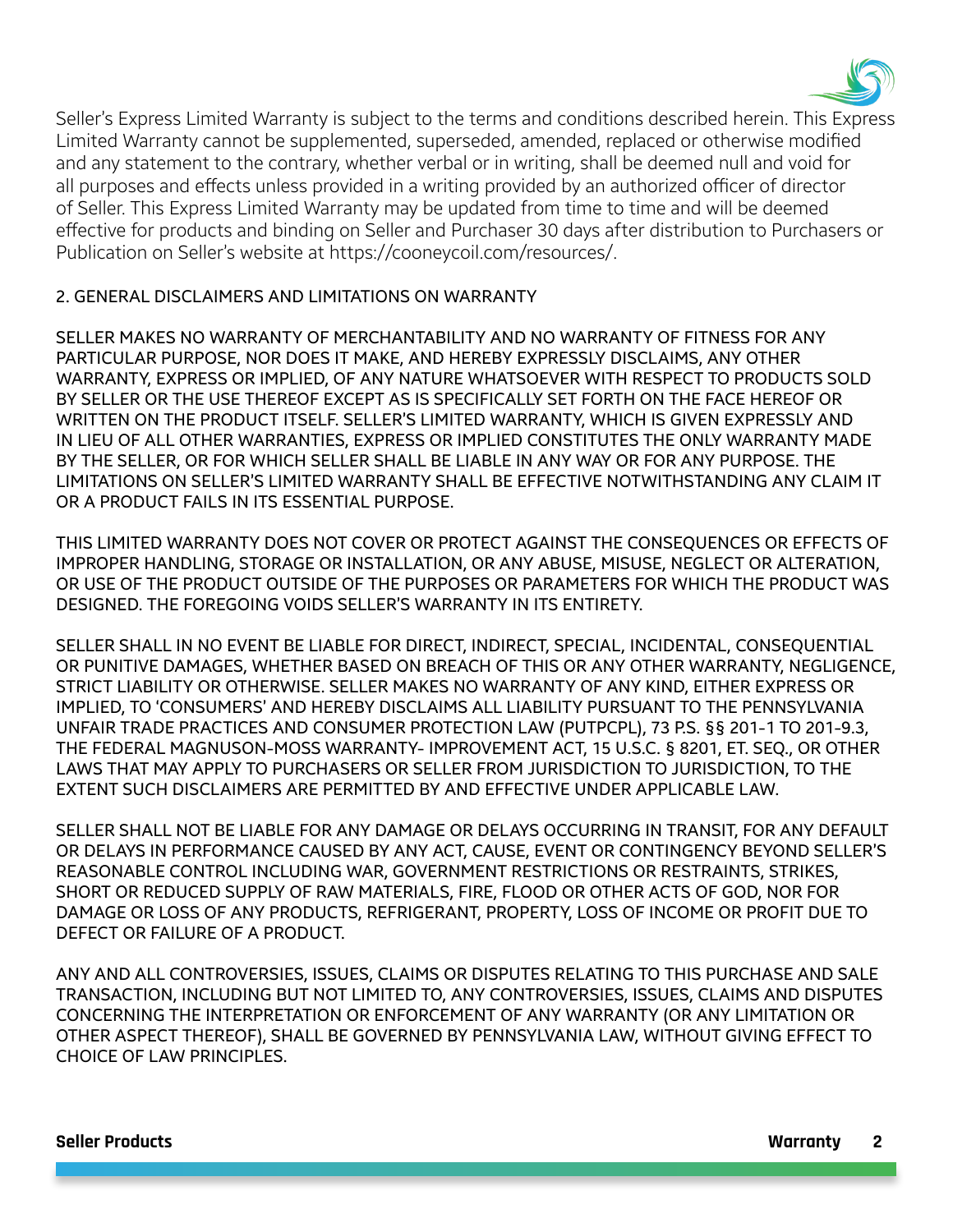

#### 3. Specific Limitations to Warranty

#### **Parts Only**

Seller's limited warranty obligations are limited to repair or replacement of defective parts only. Labor or service costs, including cost for removing or installing parts, and any shipping charges are expressly excluded from this limited warranty unless otherwise agreed in writing by Seller. Seller, at its sole discretion, may preauthorize the inclusion of labor expense. No claim for labor charges will be allowed without a written preauthorization from Seller's service department. Prior written approval from Seller is required to purchase replacement parts for any warranted parts; and, in the event Seller has authorized the Purchaser to purchase directly any replacement parts, such replacement parts must be obtained directly from, and installed by, Seller or a thirdparty designee approved in advance by Seller. Claims for replacement parts obtained or installed by Purchaser will be disallowed unless accompanied by a copy of Seller's written approval. Preapproved orders for warranty replacement parts will be shipped F.O.B. Seller's location by ground transportation using the most appropriate transportation method. Any premium transportation service will be at the cost of the requestor.

#### **Export Products**

Products exported outside the United States will be covered under the same parts only warranty as nonexported Products; provided that, all warranty transactions must take place within the territorial United States. Parts covered under warranty must be paid for in advance of any parts shipment. The customer will be reimbursed upon return of the warranty part and after the part claimed to be defective has been inspected and determined defective. All exporting paperwork and shipping costs, including crating, will be the responsibility of the party ordering the part.

#### **Initial Inspection**

Seller will not be responsible for shipping damage, or for parts lost in transit, or for any claims of concealed damage. It is the responsibility of the receiving party to thoroughly inspect the Products upon delivery for damage or loss, including without limitation dry nitrogen pressure loss in transit, and to verify that any loose parts have been included in the shipment. The bill of lading will indicate if parts are shipped loose in the unit. If shipping damage has occurred, or loose parts are missing, the Purchaser or other receiving party must resolve the issue through the claim process with the company responsible for transporting the Products.

#### 4. Applicable Law and Notice to Seller

To contact and/or notify Seller Service Department of any defect, non-conformity or warranty-related claim or issue, the following contact information must be used: Cooney Coil & Energy, Inc., Valley Forge Towers, Building, 2000 20130 Valley Forge Circle, King of Prussia, PA 19406; Telephone: 610 783-1136, Facsimile: 610 783-1139; electronic mail: info@cooneycoil.com, with confirmation of receipt by Seller. This limited warranty shall be interpreted and enforced, and sale of Products by Seller shall be governed in all respects, by the laws of the Commonwealth of Pennsylvania without giving effect to conflict of laws principles. In the event a court shall determine any provision hereof is unenforceable in accordance with its terms, such provision shall be deemed to be modified to the nearest meaning which the court shall find enforceable. Any conflicts or disputes between the parties in connection herewith shall be subject to the exclusive jurisdiction of the state and federal courts within Montgomery County in the Commonwealth of Pennsylvania and the parties submit to the jurisdiction of such courts.

#### **Seller Products Warranty 3**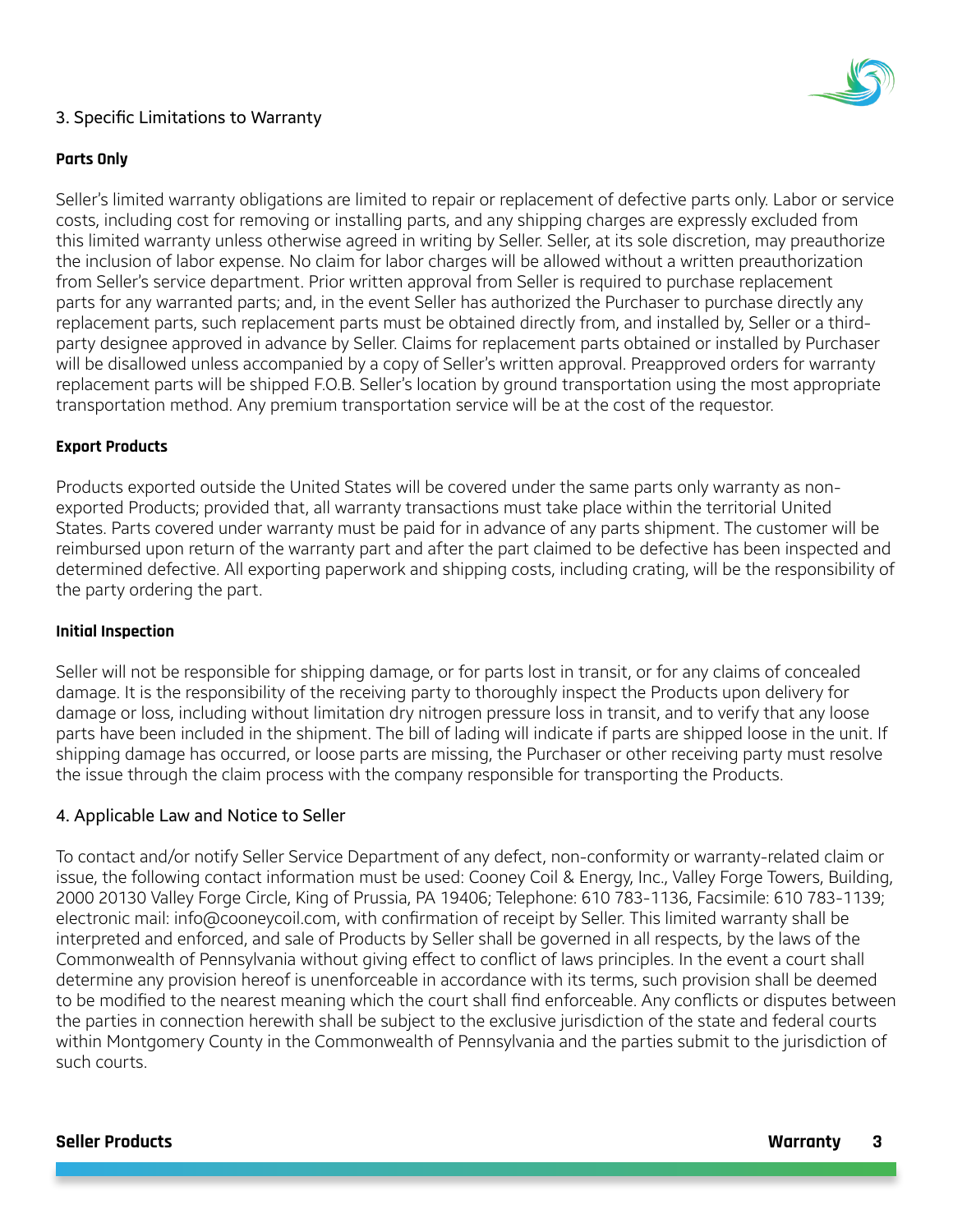

# COONEY ENGINEERED SOLUTIONS

### **Cooney Freeze Block™ Express Limited Warranty**

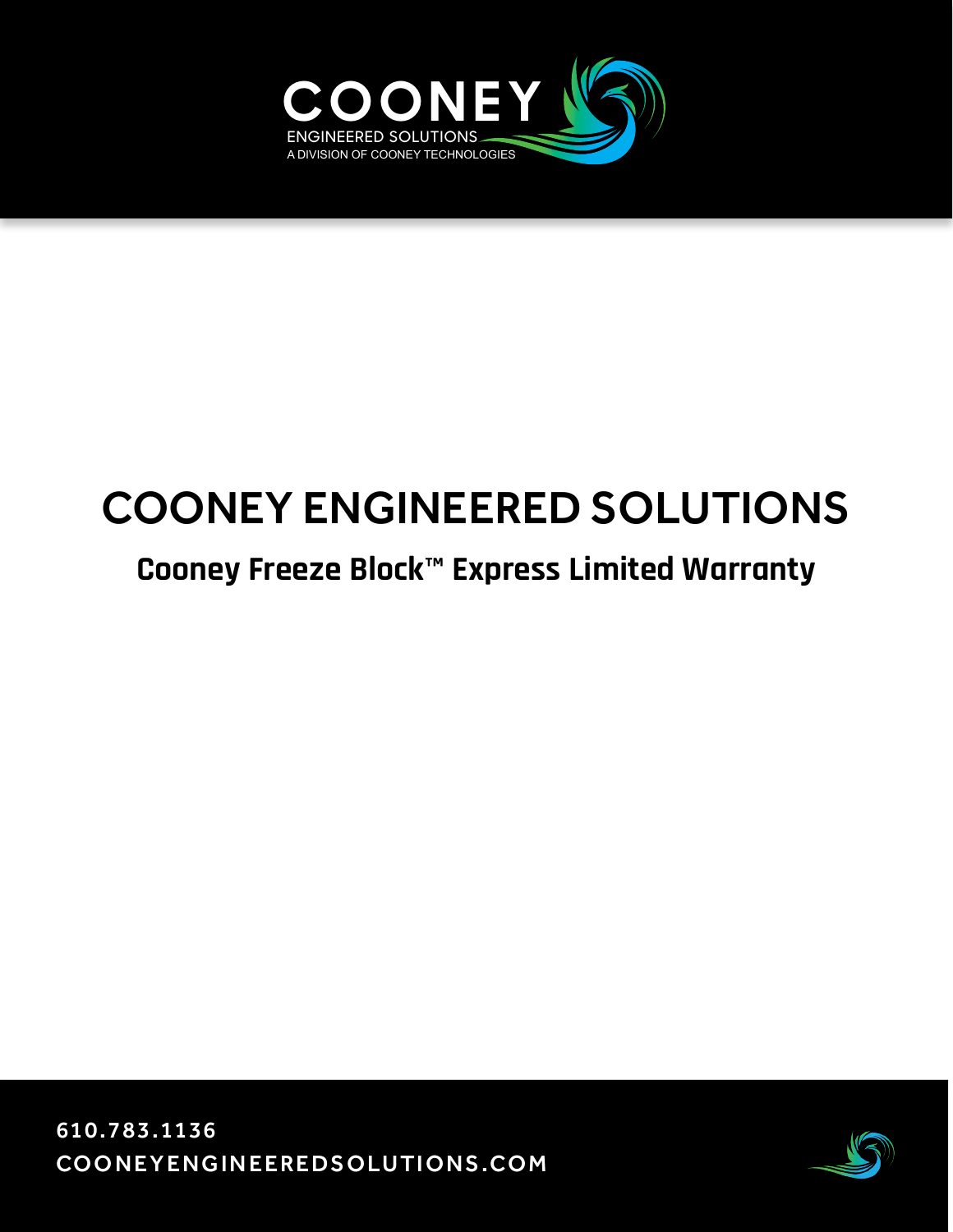

1. COONEY ENGINEERED SOLUTIONS – COONEY FREEZE BLOCK® EXPRESS LIMITED WARRANTY SUBJECT TO THE TERMS, LIMITATIONS, AND DISCLAIMER PROVISIONS SET FORTH HEREIN, COONEY COIL AND ENERGY, INC., COONEY ENGINEERED SOLUTIONS, COONEY RAIL SYSTEMS AND COONEY TECHNOLOGIES (TOGETHER, OR INDIVIDUALLY AS APPLICABLE, "SELLER") WARRANTS TO THE ORIGINAL PURCHASER THAT COONEY FREEZE BLOCK® COILS (TOGETHER "PRODUCTS" AND EACH A "PRODUCT") (A) SHALL BE FREE FROM DEFECTS IN MATERIAL AND WORKMANSHIP AND (B) SHALL NOT BE DAMAGED BY THE EFFECTS OF FREEZING, IN EACH CASE (A) OR (B) UNDER NORMAL INSTALLATION, USE AND CARE. THE FOREGOING EXCLUSIVE LIMITED WARRANTIES SHALL IN THE CASE OF (A) MATERIALS AND WORKMANSHIP EXTEND FOR A PERIOD OF 12 MONTHS AFTER DATE OF SHIPMENT FROM SELLER, AND IN THE CASE OF (B) NO FREEZE-RELATED DAMAGE TO PRODUCT SHALL EXTEND FOR A PERIOD OF 30 MONTHS AFTER DATE OF SHIPMENT FROM SELLER (IN EITHER CASE, AS APPLICABLE, THE "WARRANTY PERIOD").

SELLER SHALL ONLY FACE LIABILITY OR OBLIGATION DURING THE WARRANTY PERIOD FOR PRODUCTS IN ACCORDANCE WITH SELLER'S LIMITED WARRANTY. SELLER SHALL HAVE NO LIABILITY OR OBLIGATION WHATSOEVER RELATED TO ANY PRODUCT AFTER EXPIRATION OF THE EXTENDED WARRANTY PERIOD, UNDER ANY OTHER WARRANTY, EXPRESS OR IMPLIED, INCLUDING ANY WARRANTY OF MERCHANTABILITY OR FITNESS FOR PARTICULAR PURPOSE, OR UNDER ANY OTHER CLAIM WHATSOEVER, WHETHER IN CONTRACT OR TORT OR OTHERWISE.

SELLER'S LIMITED WARRANTY IS ISSUED, AND ANY LIABILITY OR OBLIGATION OF SELLER IS, ONLY TO THE ORIGINAL PURCHASER AND IS INTENDED SOLELY FOR THE BENEFIT OF THE ORIGINAL PURCHASER OF THE PRODUCTS FROM SELLER. SELLER'S LIMITED WARRANTY IS NOT TRANSFERABLE, APPLIES ONLY TO A PRODUCT INSTALLED AND USED WITHIN THE UNITED STATES OF AMERICA AND IS IN LIEU OF ALL OTHER WARRANTIES, WHETHER EXPRESSED OR IMPLIED, INCLUDING WITHOUT LIMITATION ANY IMPLIED WARRANTY OF MERCHANTABILITY OR FITNESS FOR PURPOSE OR PARTICULAR PURPOSE, ALL OF WHICH OTHER WARRANTIES ARE HEREBY EXPRESSLY DISCLAIMED FOR ALL PURPOSES AND EFFECTS. SELLER NEITHER ASSUMES NOR AUTHORIZES ANY OTHER PERSON TO ASSUME FOR SELLER OR ITS AGENTS OR AFFILIATES, ANY LIABILITIES NOT EXPRESSED IN THIS THIS WRITING.

The Purchaser is solely responsible for the determining whether a product purchased from Seller is suitable for the Purchaser's needs or applications. Although Seller may be asked to provide opinions or other information about the Product in a proposed application or make opinions or other information available from time to time, Seller will not, by responding to requests for or otherwise providing opinions or other information, assume any responsibility for the design or suitability of the Product in Purchaser's proposed application, the Purchaser's methods, processes or products, supplement any opinions or information provided or to make further information available.

It is agreed that in the event of breach of any warranty obligation of Seller, the liability of Seller shall be limited to repairing or replacing any non-conforming products, or, in Seller's sole discretion, repayment to the Purchaser of the purchase price paid upon return to Seller of the defective or non-conforming products. Seller will repair or replace, free of cost to Purchaser-User, F.O.B. Seller's location, any part or parts that in Seller's judgment is defective or non-conforming. Upon Seller authorization, the said part or parts should be returned to Seller, transportation prepaid, for inspection and judgment. Seller assumes no responsibility or liability for the expense of labor, materials, or incidental costs necessary to remove a defective part or install repaired or new parts.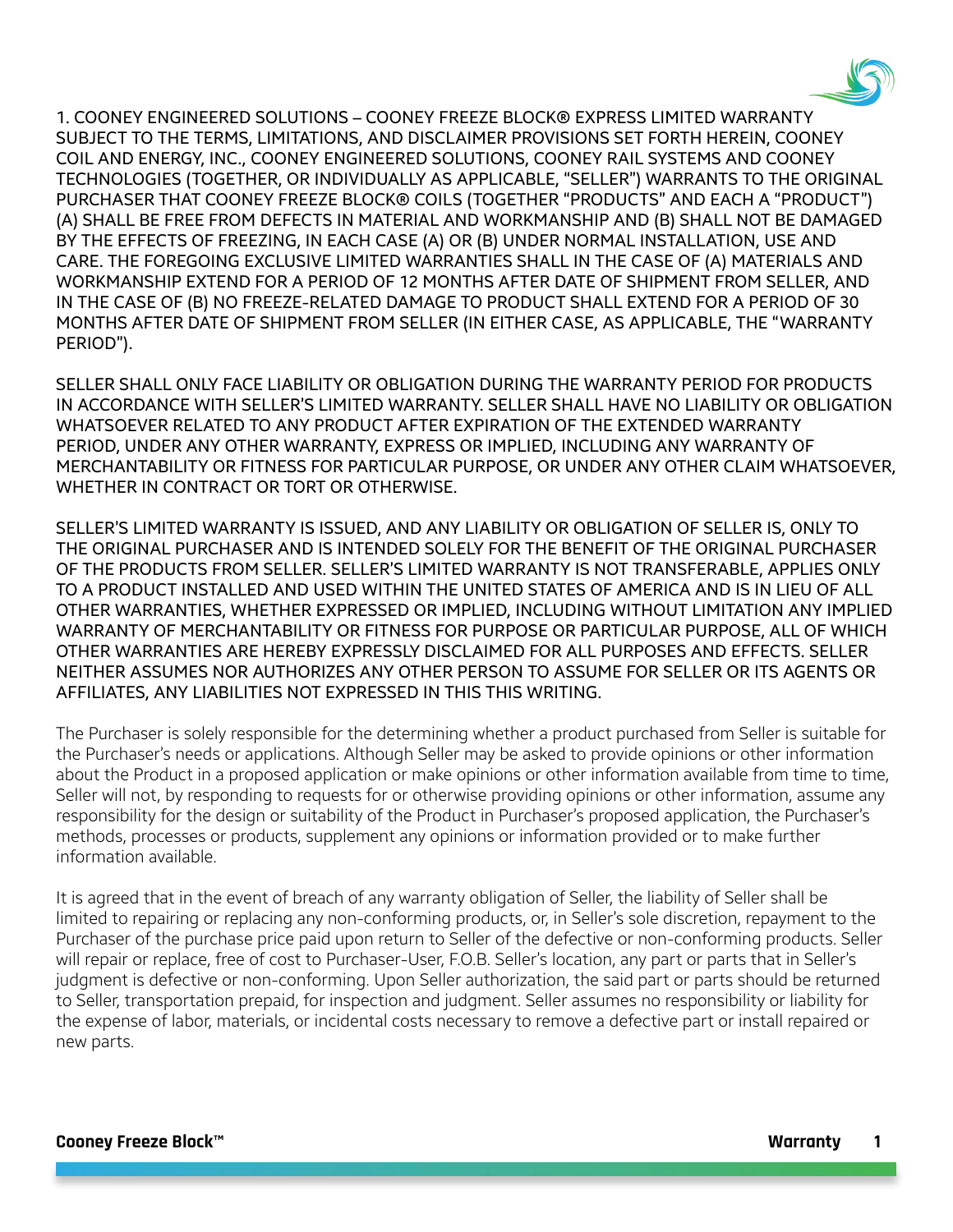Seller's Express Limited Warranty is subject to the terms and conditions described herein. This Express Limited Warranty cannot be supplemented, superseded, amended, replaced or otherwise modified and any statement to the contrary, whether verbal or in writing, shall be deemed null and void for all purposes and effects unless provided in a writing provided by an authorized officer of director of Seller. This Express Limited Warranty may be updated from time to time and will be deemed effective for products and binding on Seller and Purchaser 30 days after distribution to Purchasers or Publication on Seller's website at https://cooneycoil.com/resources/.

#### 2. GENERAL DISCLAIMERS AND LIMITATIONS ON WARRANTY

SELLER MAKES NO WARRANTY OF MERCHANTABILITY AND NO WARRANTY OF FITNESS FOR ANY PARTICULAR PURPOSE, NOR DOES IT MAKE, AND HEREBY EXPRESSLY DISCLAIMS, ANY OTHER WARRANTY, EXPRESS OR IMPLIED, OF ANY NATURE WHATSOEVER WITH RESPECT TO PRODUCTS SOLD BY OR ON BEHALF OF SELLER OR THE USE THEREOF EXCEPT AS IS SPECIFICALLY SET FORTH ON THE FACE HEREOF OR WRITTEN ON THE PRODUCT ITSELF. SELLER'S LIMITED WARRANTY, WHICH IS GIVEN EXPRESSLY AND IN LIEU OF ALL OTHER WARRANTIES, EXPRESS OR IMPLIED CONSTITUTES THE ONLY WARRANTY MADE BY THE SELLER, OR FOR WHICH SELLER SHALL BE LIABLE IN ANY WAY OR FOR ANY PURPOSE. THE LIMITATIONS ON SELLER'S LIMITED WARRANTY SHALL BE EFFECTIVE NOTWITHSTANDING ANY CLAIM IT OR A PRODUCT FAILS IN ITS ESSENTIAL PURPOSE.

THIS LIMITED WARRANTY DOES NOT COVER OR PROTECT AGAINST THE CONSEQUENCES OR EFFECTS OF IMPROPER HANDLING, STORAGE OR INSTALLATION, OR ANY IMPROPER USE, ABUSE, MISUSE, NEGLECT, TAMPERING, ALTERATION OR REPAIR OTHER THAN SELLER OR SELLER'S DESIGNEE, OR USE OF THE PRODUCT OUTSIDE OF THE PURPOSES OR PARAMETERS FOR WHICH THE PRODUCT WAS DESIGNED. WITHOUT LIMITING THE FOREGOING, THIS LIMITED WARRANTY ALSO DOES NOT COVER OR PROTECT AGAINST THE CONSEQUENCES OR EFFECTS OF ACCIDENT, CORROSIVE ATMOSPHERES, DETERIORATION CAUSED BY WATER QUALITY, IMPROPER MOUNTING, TRAPPING, RAPID CYCLING, VIBRATION, HYDRAULIC, THERMAL OR MECHANICAL SHOCK, TENSILE OR COMPRESSIVE FORCES, EXTERNAL COATINGS NOT APPROVED BY SELLER, PULSATION, INADEQUATE OR IMPROPER MAINTENANCE, EROSION, POOR AIR DISTRIBUTION, IMPROPERLY SPECIFIED DESIGN CONDITIONS, OPERATING CONDITIONS BEYOND THE LIMITS OF THE DESIGN OR ANY REASON NOT RELATED TO DEFECTS IN MATERIAL OR WORKMANSHIP OF THE PRODUCT, OR DEVIATION FROM THE COONEY IOM MANUAL. ANY OF THE FOREGOING VOIDS SELLER'S WARRANTY IN ITS ENTIRETY.

SELLER SHALL IN NO EVENT BE LIABLE FOR DIRECT, INDIRECT, SPECIAL, INCIDENTAL, CONSEQUENTIAL OR PUNITIVE DAMAGES, WHETHER BASED ON BREACH OF THIS OR ANY OTHER WARRANTY, NEGLIGENCE, STRICT LIABILITY OR OTHERWISE. SELLER MAKES NO WARRANTY OF ANY KIND, EITHER EXPRESS OR IMPLIED, TO 'CONSUMERS' AND HEREBY DISCLAIMS ALL LIABILITY PURSUANT TO THE PENNSYLVANIA UNFAIR TRADE PRACTICES AND CONSUMER PROTECTION LAW (PUTPCPL), 73 P.S. §§ 201-1 TO 201-9.3, THE FEDERAL MAGNUSON-MOSS WARRANTY- IMPROVEMENT ACT, 15 U.S.C. § 8201, ET. SEQ., OR OTHER LAWS THAT MAY APPLY TO PURCHASERS OR SELLER FROM JURISDICTION TO JURISDICTION, TO THE EXTENT SUCH DISCLAIMERS ARE PERMITTED BY AND EFFECTIVE UNDER APPLICABLE LAW. SELLER SHALL NOT BE LIABLE FOR ANY DAMAGE OR DELAYS OCCURRING IN TRANSIT, FOR ANY DEFAULT OR DELAYS IN PERFORMANCE CAUSED BY ANY ACT, CAUSE, EVENT OR CONTINGENCY BEYOND SELLER'S REASONABLE CONTROL INCLUDING WAR, GOVERNMENT RESTRICTIONS OR RESTRAINTS, STRIKES, SHORT

OR REDUCED SUPPLY OF RAW MATERIALS, FIRE, FLOOD OR OTHER ACTS OF GOD, NOR FOR DAMAGE OR LOSS OF ANY PRODUCTS, REFRIGERANT, PROPERTY, LOSS OF INCOME OR PROFIT DUE TO DEFECT OR FAILURE OF A PRODUCT.

**Cooney Freeze Block™ Warranty 2** ANY AND ALL CONTROVERSIES, ISSUES, CLAIMS OR DISPUTES RELATING TO THIS PURCHASE AND SALE TRANSACTION, INCLUDING BUT NOT LIMITED TO, ANY CONTROVERSIES, ISSUES, CLAIMS AND DISPUTES CONCERNING THE INTERPRETATION OR ENFORCEMENT OF ANY WARRANTY (OR ANY LIMITATION OR OTHER ASPECT THEREOF), SHALL BE GOVERNED BY PENNSYLVANIA LAW, WITHOUT GIVING EFFECT TO CHOICE OF LAW PRINCIPLES.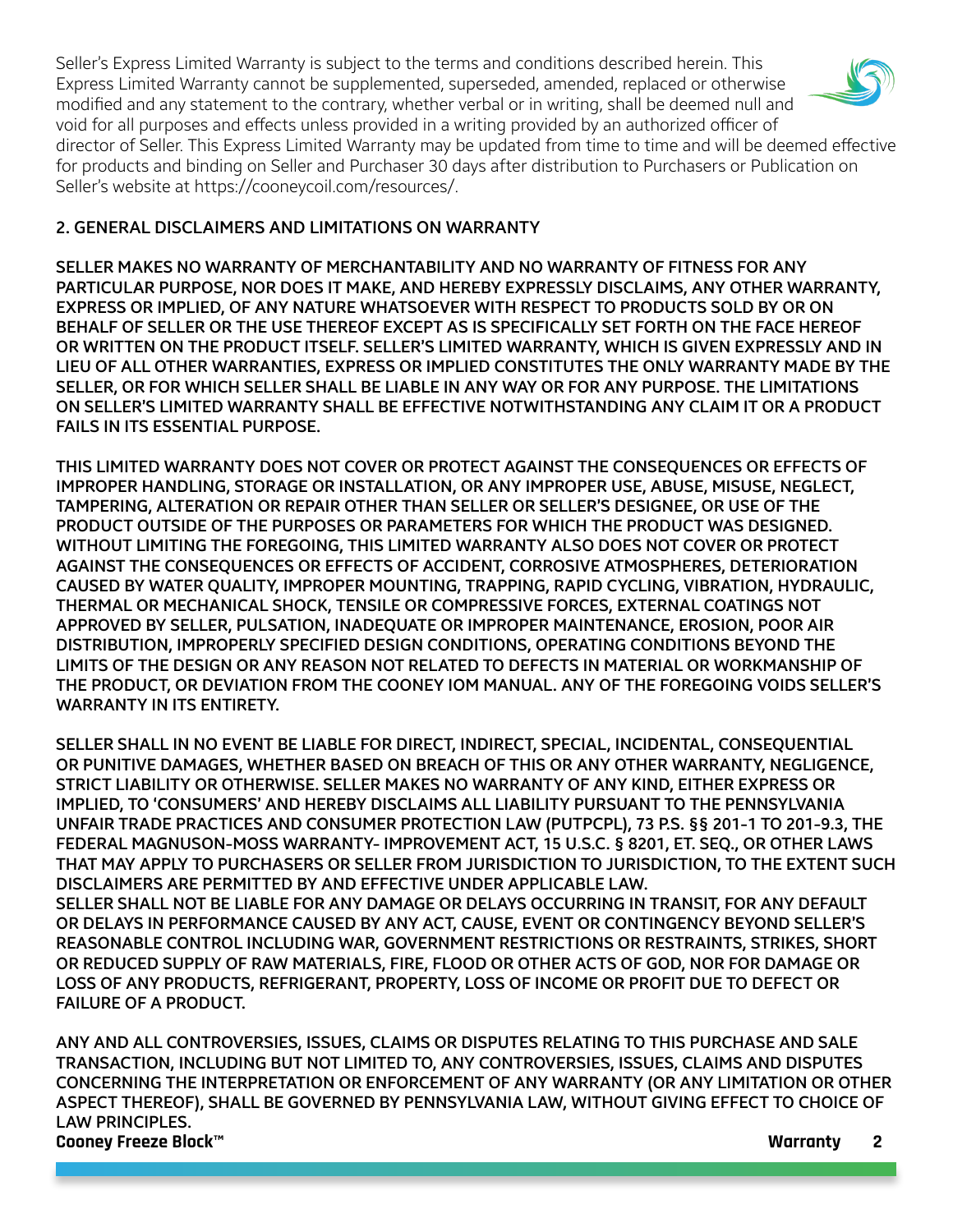#### 3. Specific Limitations to Warranty



#### **Parts Only**

Seller's limited warranty obligations are limited to repair or replacement of defective parts only. Labor or service costs, including cost for removing or installing parts, and any shipping charges are expressly excluded from this limited warranty unless otherwise agreed in writing by Seller. Seller, at its sole discretion, may preauthorize the inclusion of labor expense. No claim for labor charges will be allowed without a written preauthorization from Seller's service department. Prior written approval from Seller is required to purchase replacement parts for any warranted parts; and, in the event Seller has authorized the Purchaser to purchase directly any replacement parts, such replacement parts must be obtained directly from, and installed by, Seller or a thirdparty designee approved in advance by Seller. Claims for replacement parts obtained or installed by Purchaser will be disallowed unless accompanied by a copy of Seller's written approval. Preapproved orders for warranty replacement parts will be shipped F.O.B. Seller's location by ground transportation using the most appropriate transportation method. Any premium transportation service will be at the cost of the requestor.

#### **Export Products**

Products exported outside the United States will be covered under the same parts only warranty as nonexported Products; provided that, all warranty transactions must take place within the territorial United States. Parts covered under warranty must be paid for in advance of any parts shipment. The purchaser will be reimbursed upon return of the warranty part and after the part claimed to be defective has been inspected and determined defective. All exporting paperwork and shipping costs, including crating, will be the responsibility of the party ordering the part.

#### **Initial Inspection**

Seller will not be responsible for shipping damage, or for parts lost in transit, or for any claims of concealed damage. It is the responsibility of the receiving party to thoroughly inspect the Products upon delivery for damage or loss, including without limitation dry nitrogen pressure loss in transit, and to verify that any loose parts have been included in the shipment. The bill of lading will indicate if parts are shipped loose in the unit. If shipping damage has occurred, or loose parts are missing, the Purchaser or other receiving party must resolve the issue through the claim process with the company responsible for transporting the Products.

#### 4. Applicable Law and Notice to Seller

To contact and/or notify Seller Service Department of any defect, non-conformity or warranty-related claim or issue, the following contact information must be used: Cooney Coil & Energy, Inc., Valley Forge Towers, Building, 2000 20130 Valley Forge Circle, King of Prussia, PA 19406; Telephone: 610 783-1136, Facsimile: 610 783-1139; electronic mail: info@cooneycoil.com, with confirmation of receipt by Seller. This limited warranty shall be interpreted and enforced, and sale of Products by Seller shall be governed in all respects, by the laws of the Commonwealth of Pennsylvania without giving effect to conflict of laws principles. In the event a court shall determine any provision hereof is unenforceable in accordance with its terms, such provision shall be deemed to be modified to the nearest meaning which the court shall find enforceable. Any conflicts or disputes between the parties in connection herewith shall be subject to the exclusive jurisdiction of the state and federal courts within Montgomery County in the Commonwealth of Pennsylvania and the parties submit to the jurisdiction of such courts.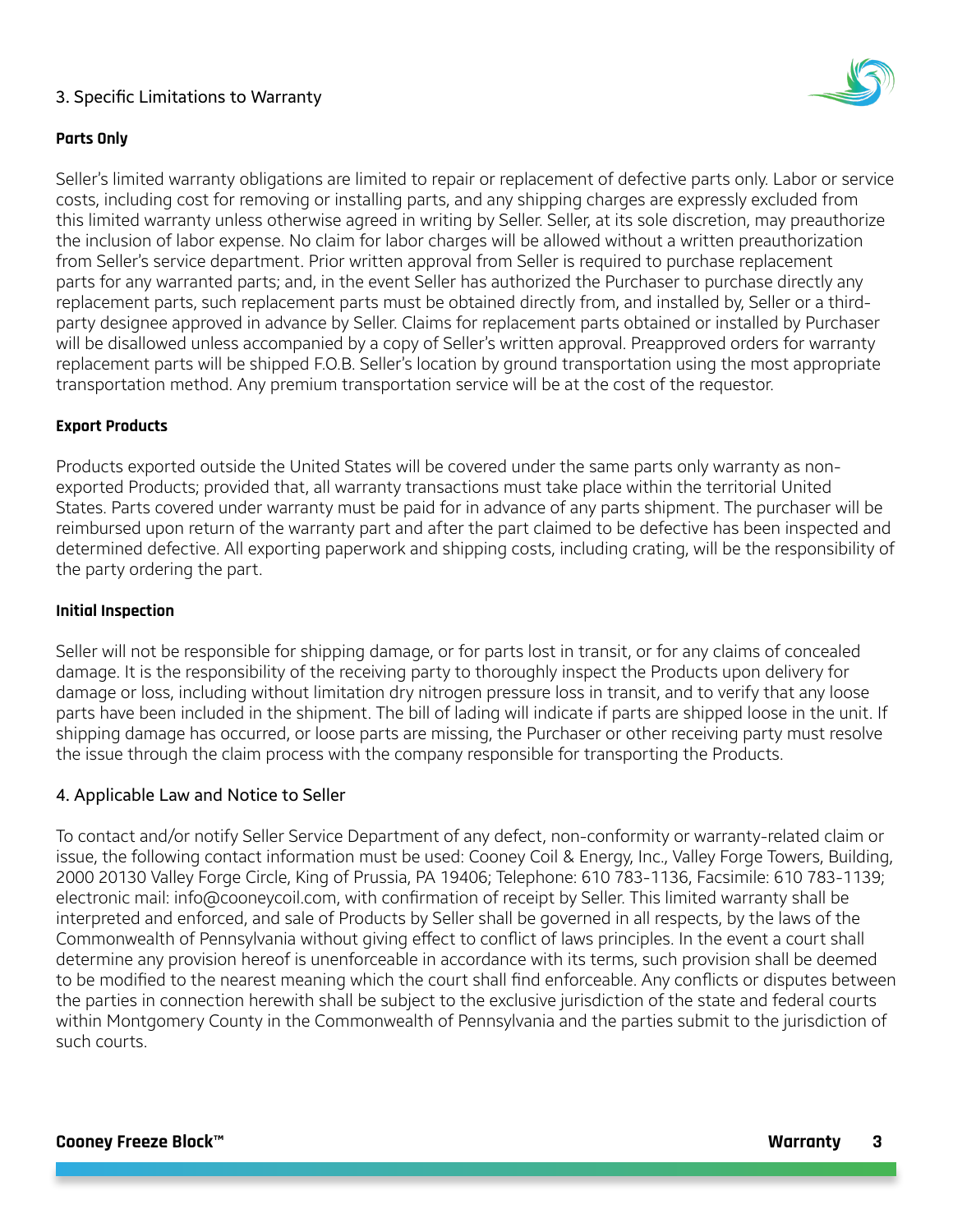

## COONEY ENGINEERED SOLUTIONS **Cooney Freeze Alert Kit and Cooney Smart Coil System™ Express Limited Warranty Program**

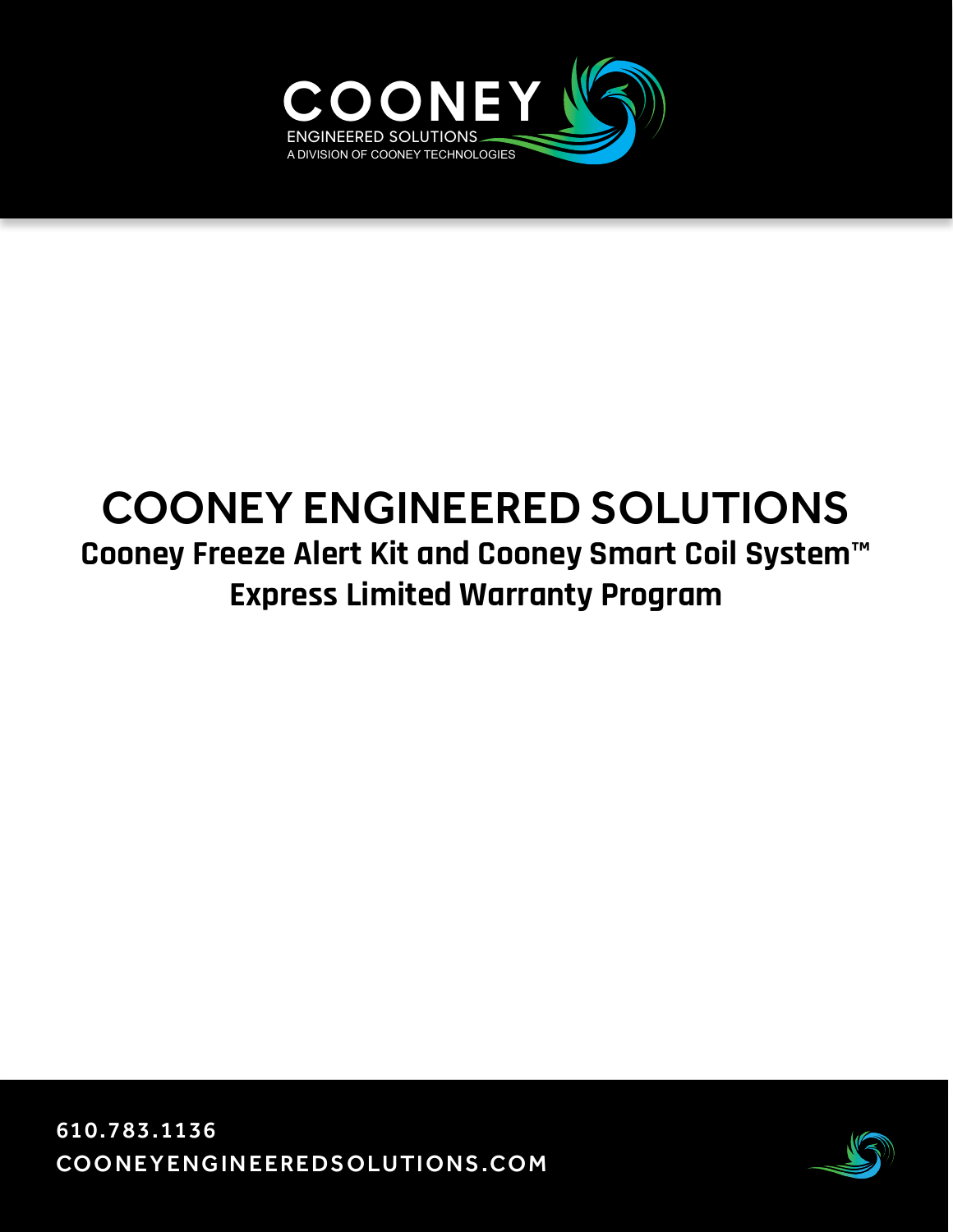1. COONEY ENGINEERED SOLUTIONS – COONEY FREEZE ALERT KIT® AND COONEY SMART COIL® SYSTEM EXTENDED EXPRESS LIMITED WARRANTY PROGRAM



THIS COONEY FREEZE ALERT KIT® AND COONEY SMART COIL® SYSTEM EXTENDED EXPRESS LIMITED WARRANTY PROGRAM ONLY EXPANDS THE COONEY FREEZE BLOCK® EXPRESS LIMITED WARRANTY TO INCREASE ITS WARRANTY PERIOD (DEFINED THEREIN) AND TO INCLUDE IN THE WARRANTY COVERAGE THE COONEY FREEZE ALERT KIT® AS PART OF THE SYSTEM (DEFINED BELOW). SUBJECT TO THE TERMS, LIMITATIONS, AND DISCLAIMER PROVISIONS SET FORTH HEREIN, COONEY COIL AND ENERGY, INC., COONEY ENGINEERED SOLUTIONS, COONEY RAIL SYSTEMS AND COONEY TECHNOLOGIES (TOGETHER, OR INDIVIDUALLY AS APPLICABLE, "SELLER") OFFERS THE FOLLOWING EXTENDED EXPRESS LIMITED WARRANTY PROGRAM. THIS PROGRAM GRANTS TO THE ORIGINAL PURCHASER OF COONEY FREEZE BLOCK® COILS, WHICH ARE PURCHASED AND USED AS PROVIDED HEREIN IN CONJUNCTION WITH THE COONEY FREEZE ALERT KIT®, WHICH TOGETHER CONSTITUTES THE COONEY SMART COIL® SYSTEM (THE "SYSTEM"), AN ADDITIONAL EIGHTEEN (18) MONTH EXTENSION (THE "EXTENDED WARRANTY" ) TO THE THIRTY (30) MONTH COONEY FREEZE BLOCK® EXPRESS LIMITED WARRANTY, WHICH PROVIDES THAT THE COONEY FREEZE BLOCK® COILS SHALL NOT BE DAMAGED BY THE EFFECTS OF FREEZING UNDER NORMAL INSTALLATION, USE AND CARE. THAT WARRANTY IS LOCATED IN FULL AT <HTTPS://COONEYCOIL.COM/RESOURCES/>, WHICH MAY BE UPDATED OR OTHERWISE MODIFIED FROM TIME TO TIME IN WRITING OR IN ACCORDANCE WITH ITS TERMS. THIS EXTENDED WARRANTY SHALL INCLUDE THE COONEY FREEZE ALERT KIT® AND SHALL COVER THE PERIOD OF 48 MONTHS AFTER THE DATE OF FIRST SHIPMENT OF EITHER SYSTEM COMPONENT FROM SELLER (THE "EXTENDED WARRANTY PERIOD").

SELLER SHALL ONLY FACE ANY LIABILITY OR OBLIGATION DURING THE EXTENDED WARRANTY PERIOD FOR REPAIR OR REPLACEMENT OF THOSE SYSTEM COMPONENTS PURCHASED FROM SELLER (WHICH MAY BE REFERRED TO BELOW AS "PRODUCTS") UNDER SELLER'S LIMITED WARRANTY, AS APPLICABLE, IF EXTENDED IN ACCORDANCE HEREWITH. SELLER SHALL HAVE NO LIABILITY OR OBLIGATION WHATSOEVER RELATED TO ANY PRODUCT AFTER EXPIRATION OF THE EXTENDED WARRANTY PERIOD, UNDER ANY OTHER WARRANTY, EXPRESS OR IMPLIED, INCLUDING ANY WARRANTY OF MERCHANTABILITY OR FITNESS FOR PARTICULAR PURPOSE, OR UNDER ANY OTHER CLAIM WHATSOEVER, WHETHER IN CONTRACT OR TORT OR OTHERWISE.

SELLER'S LIMITED WARRANTY IS ISSUED, AND ANY LIABILITY OR OBLIGATION OF SELLER IS, ONLY TO THE ORIGINAL PURCHASER AND IS INTENDED SOLELY FOR THE BENEFIT OF THE ORIGINAL PURCHASER OF THE PRODUCTS FROM SELLER. SELLER'S LIMITED WARRANTY IS NOT TRANSFERABLE, APPLIES ONLY TO A PRODUCT INSTALLED AND USED WITHIN THE UNITED STATES OF AMERICA AND IS IN LIEU OF ALL OTHER WARRANTIES, WHETHER EXPRESSED OR IMPLIED, ALL OF WHICH OTHER WARRANTIES ARE HEREBY DISCLAIMED FOR ALL PURPOSES AND EFFECTS. SELLER NEITHER ASSUMES NOR AUTHORIZES ANY OTHER PERSON TO ASSUME FOR SELLER OR ITS AGENTS OR AFFILIATES, ANY LIABILITIES NOT EXPRESSED IN THIS THIS WRITING.

The above-described Extended Warranty Program is conditioned on, and limited by, the following: Seller must have inspected the System as installed or the Purchaser must have delivered the allegedly defective System component(s) to Seller at the Purchaser's sole expense, with return authorization information obtained from Seller, together with copies of all purchase documents deemed reasonably necessary by Seller to confirm Purchaser's original purchase of the System. It is agreed that in the event of breach of any warranty obligation of Seller, the liability of Seller shall be limited to repairing or replacing any non-conforming products, or, in Seller's sole discretion, repayment to the Purchaser of the purchase price paid upon return to Seller of the defective or non-conforming products. Seller will repair or replace, free of cost to Purchaser-User, F.O.B. Seller's location, any part or parts that in Seller's judgment is defective or non-conforming. Upon Seller authorization, the said part or parts should be returned to Seller, transportation prepaid, for inspection and judgment. Seller assumes no responsibility or liability for the expense of labor, materials, or incidental costs necessary to remove a defective part or install repaired or new parts.

#### **Cooney Freeze Alert and Smart Coil Warranty 1**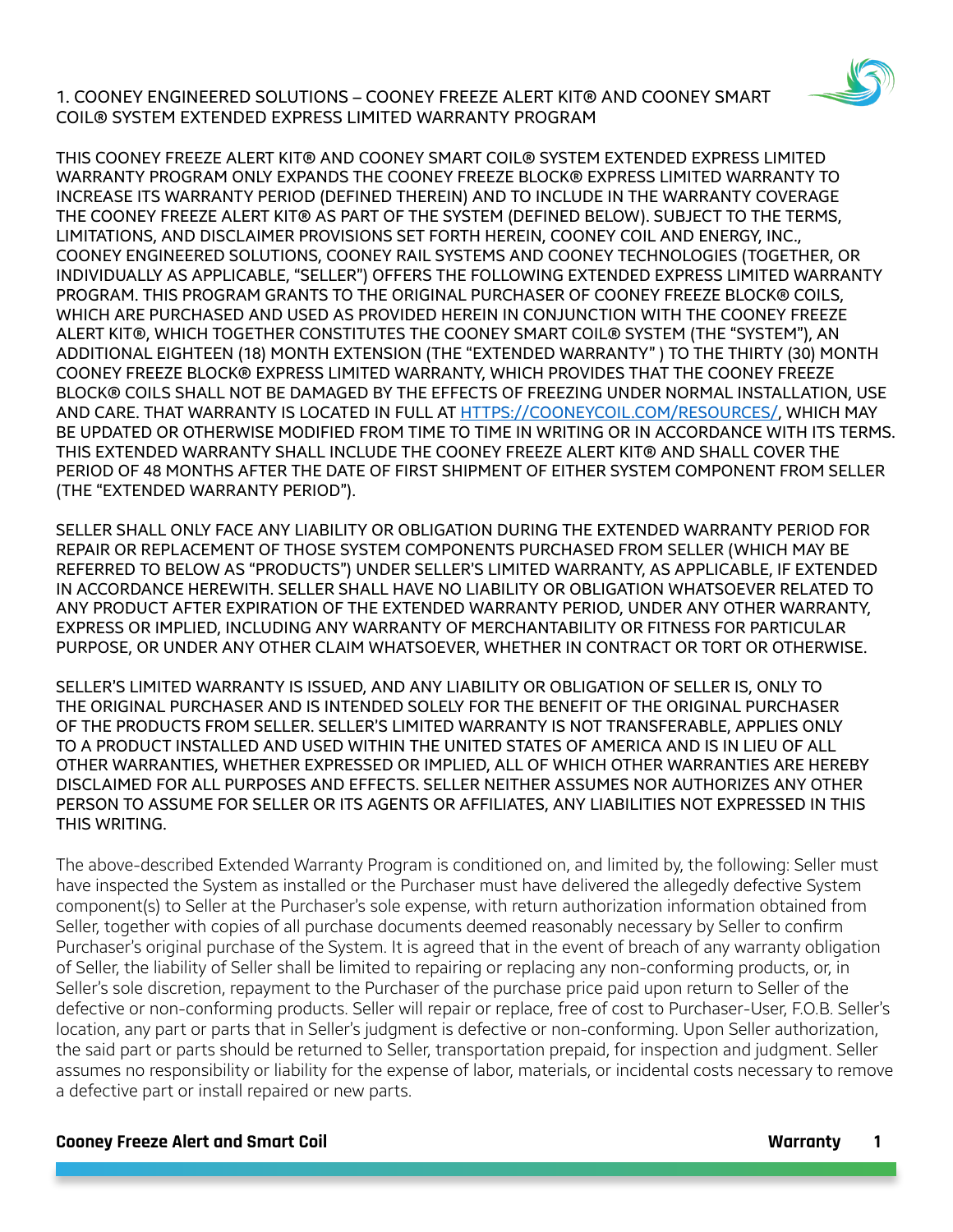

Seller's Express Limited Warranty is subject to the terms and conditions described herein. This Express Limited Warranty cannot be supplemented, superseded, amended, replaced or otherwise modified and any statement to the contrary, whether verbal or in writing, shall be deemed null and void for all purposes and effects unless provided in a writing provided by an authorized officer of director of Seller. This Express Limited Warranty may be updated from time to time and will be deemed effective for products and binding on Seller and Purchaser 30 days after distribution to Purchasers or Publication on Seller's website at [https://cooneycoil.](https://cooneycoil.com/resources/) [com/resources/](https://cooneycoil.com/resources/).

#### 2. GENERAL DISCLAIMERS AND LIMITATIONS ON WARRANTY

SELLER MAKES NO WARRANTY OF MERCHANTABILITY AND NO WARRANTY OF FITNESS FOR ANY PARTICULAR PURPOSE, NOR DOES IT MAKE, AND HEREBY EXPRESSLY DISCLAIMS, ANY OTHER WARRANTY, EXPRESS OR IMPLIED, OF ANY NATURE WHATSOEVER WITH RESPECT TO PRODUCTS SOLD BY OR ON BEHALF OF SELLER OR THE USE THEREOF EXCEPT AS IS SPECIFICALLY SET FORTH ON THE FACE HEREOF OR WRITTEN ON THE PRODUCT ITSELF. SELLER'S LIMITED WARRANTY, WHICH IS GIVEN EXPRESSLY AND IN LIEU OF ALL OTHER WARRANTIES, EXPRESS OR IMPLIED CONSTITUTES THE ONLY WARRANTY MADE BY THE SELLER, OR FOR WHICH SELLER SHALL BE LIABLE IN ANY WAY OR FOR ANY PURPOSE. THE LIMITATIONS ON SELLER'S LIMITED WARRANTY SHALL BE EFFECTIVE NOTWITHSTANDING ANY CLAIM IT OR A PRODUCT FAILS IN ITS ESSENTIAL PURPOSE.

THIS LIMITED WARRANTY DOES NOT COVER OR PROTECT AGAINST THE CONSEQUENCES OR EFFECTS OF IMPROPER HANDLING, STORAGE OR INSTALLATION, OR ANY IMPROPER USE, ABUSE, MISUSE, NEGLECT, TAMPERING, ALTERATION OR REPAIR OTHER THAN SELLER OR SELLER'S DESIGNEE, OR USE OF THE PRODUCT OUTSIDE OF THE PURPOSES OR PARAMETERS FOR WHICH THE PRODUCT WAS DESIGNED. WITHOUT LIMITING THE FOREGOING, THIS LIMITED WARRANTY ALSO DOES NOT COVER OR PROTECT AGAINST THE CONSEQUENCES OR EFFECTS OF ACCIDENT, CORROSIVE ATMOSPHERES, DETERIORATION CAUSED BY WATER QUALITY, IMPROPER MOUNTING, TRAPPING, RAPID CYCLING, VIBRATION, HYDRAULIC, THERMAL OR MECHANICAL SHOCK, TENSILE OR COMPRESSIVE FORCES, EXTERNAL COATINGS NOT APPROVED BY SELLER, PULSATION, INADEQUATE OR IMPROPER MAINTENANCE, EROSION, POOR AIR DISTRIBUTION, IMPROPERLY SPECIFIED DESIGN CONDITIONS, OPERATING CONDITIONS BEYOND THE LIMITS OF THE DESIGN OR ANY REASON NOT RELATED TO DEFECTS IN MATERIAL OR WORKMANSHIP OF THE PRODUCT, OR DEVIATION FROM THE COONEY IOM MANUAL. ANY OF THE FOREGOING VOIDS SELLER'S WARRANTY IN ITS ENTIRETY.

SELLER SHALL IN NO EVENT BE LIABLE FOR DIRECT, INDIRECT, SPECIAL, INCIDENTAL, CONSEQUENTIAL OR PUNITIVE DAMAGES, WHETHER BASED ON BREACH OF THIS OR ANY OTHER WARRANTY, NEGLIGENCE, STRICT LIABILITY OR OTHERWISE. SELLER MAKES NO WARRANTY OF ANY KIND, EITHER EXPRESS OR IMPLIED, TO 'CONSUMERS' AND HEREBY DISCLAIMS ALL LIABILITY PURSUANT TO THE PENNSYLVANIA UNFAIR TRADE PRACTICES AND CONSUMER PROTECTION LAW (PUTPCPL), 73 P.S. §§ 201-1 TO 201-9.3, THE FEDERAL MAGNUSON-MOSS WARRANTY- IMPROVEMENT ACT, 15 U.S.C. § 8201, ET. SEQ., OR OTHER LAWS THAT MAY APPLY TO PURCHASERS OR SELLER FROM JURISDICTION TO JURISDICTION, TO THE EXTENT SUCH DISCLAIMERS ARE PERMITTED BY AND EFFECTIVE UNDER APPLICABLE LAW. SELLER SHALL NOT BE LIABLE FOR ANY DAMAGE OR DELAYS OCCURRING IN TRANSIT, FOR ANY DEFAULT OR DELAYS IN PERFORMANCE CAUSED BY ANY ACT, CAUSE, EVENT OR CONTINGENCY BEYOND SELLER'S REASONABLE CONTROL INCLUDING WAR, GOVERNMENT RESTRICTIONS OR RESTRAINTS, STRIKES, SHORT OR REDUCED SUPPLY OF RAW MATERIALS, FIRE, FLOOD OR OTHER ACTS OF GOD, NOR FOR DAMAGE OR LOSS OF ANY PRODUCTS, REFRIGERANT, PROPERTY, LOSS OF INCOME OR PROFIT DUE TO DEFECT OR FAILURE OF A PRODUCT.